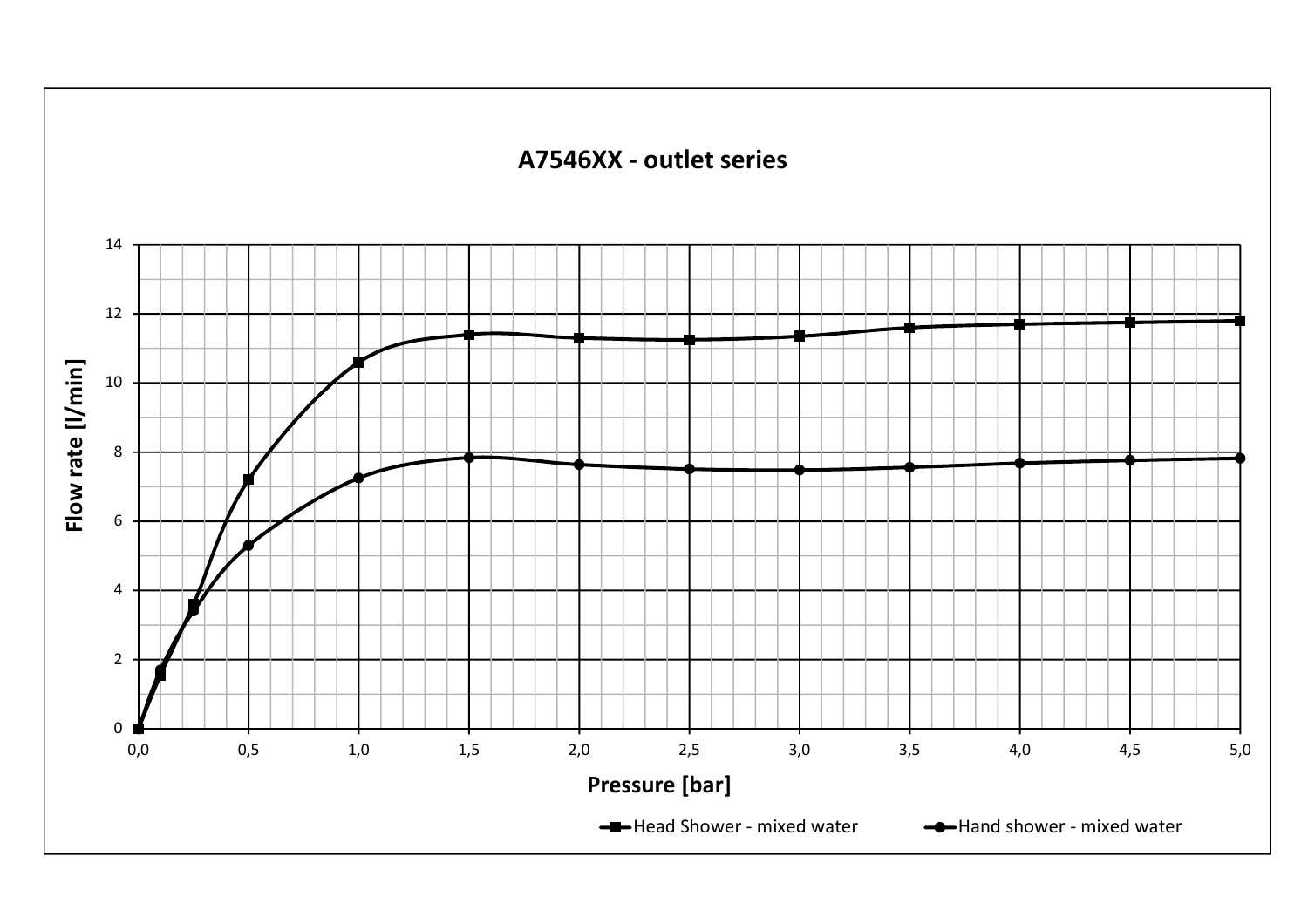

DECLARATION OF CONFORMITY

We

## Ideal Standard International NV

name of manufacturer or representative established in the Community

## Corporate Village - Gent Building Da Vincilaan 2 1935 Zaventem / Belgium

full address

declare below our exclusive responsibility that the following products of sanitary tap ware:

| A4457AA        | <b>CERATHERM T25 SHR MXR EXPSD &amp;WBWS - FR</b> |
|----------------|---------------------------------------------------|
| A7201AA        | CT T25 BRAUSETHERMOSTAT AP                        |
| A7201XG        | CT T25 BRAUSETHERMOSTAT AP S.BLACK                |
| A7202AA        | CERATHERM T25 SHR MXR EXP FIX KIT UK              |
| A7203AA        | CT T25 BR.TH.IR 60CM 3F.HB DM, 100MM              |
| A7204AA        | CT T25 BR.TH.IR 90CM 3F.HB DM. 100MM              |
| A7205AA        | CERATHERM T25 SHR MXR EXP & SHS 600MM UK          |
| A7206AA        | CT T25 BADE THERMOSTAT AP                         |
| A7207AA        | CERATHERM T25 BSH MXR DMTD FIX KIT UK             |
| A7208AA        | CT T25 D.SYST.KB DM. 200MM, 3F. HB 100            |
| A7209AA        | <b>CERATHERM T25 SHR MXR EXPSD &amp; WBWS UK</b>  |
| A7544XG        | CT T25 BADETHERMOSTAT AP S.BLACK                  |
| A7545XG        | CT T25 D.SYST.KB DM.200MM1F.HB100 S.B.            |
| A7546XG        | CT T25 D.S.TELESK, KB20CM HB1F 100 S.B.           |
| A7569XG        | CERATHERM T25 SHR MXR EX & SHS 600 UK             |
| A7571XG        | <b>CERATHERM T25 SHRSYS TH EXPSD SBLK</b>         |
| A7586XG        | CERATHERM T25 SHRSYS TH EXP STICK MBLK            |
| A7590AA        | CT T25 BSH SHRSYS MXR AP CHROM                    |
| A7627AA        | CERATHERM T25 SHRSYS TH EXP HD/250                |
| A7698AA        | CERATHERM T25 BSH TH DMTD LEGS & KIT CR           |
| A7701AA        | CT T25 D.SYSTEM MIT TELESKOPFUNKTION              |
| <b>BC748XG</b> | CT T25 D.SYST.KB DM300MM STICK HB S.B.            |
| F1768AA        | <b>CERATHERM T25 SHR MXR EXPSD</b>                |
| F1769AA        | <b>CERATHERM T25 SHR MXR EXPSD &amp; WBWS</b>     |

name, type, model